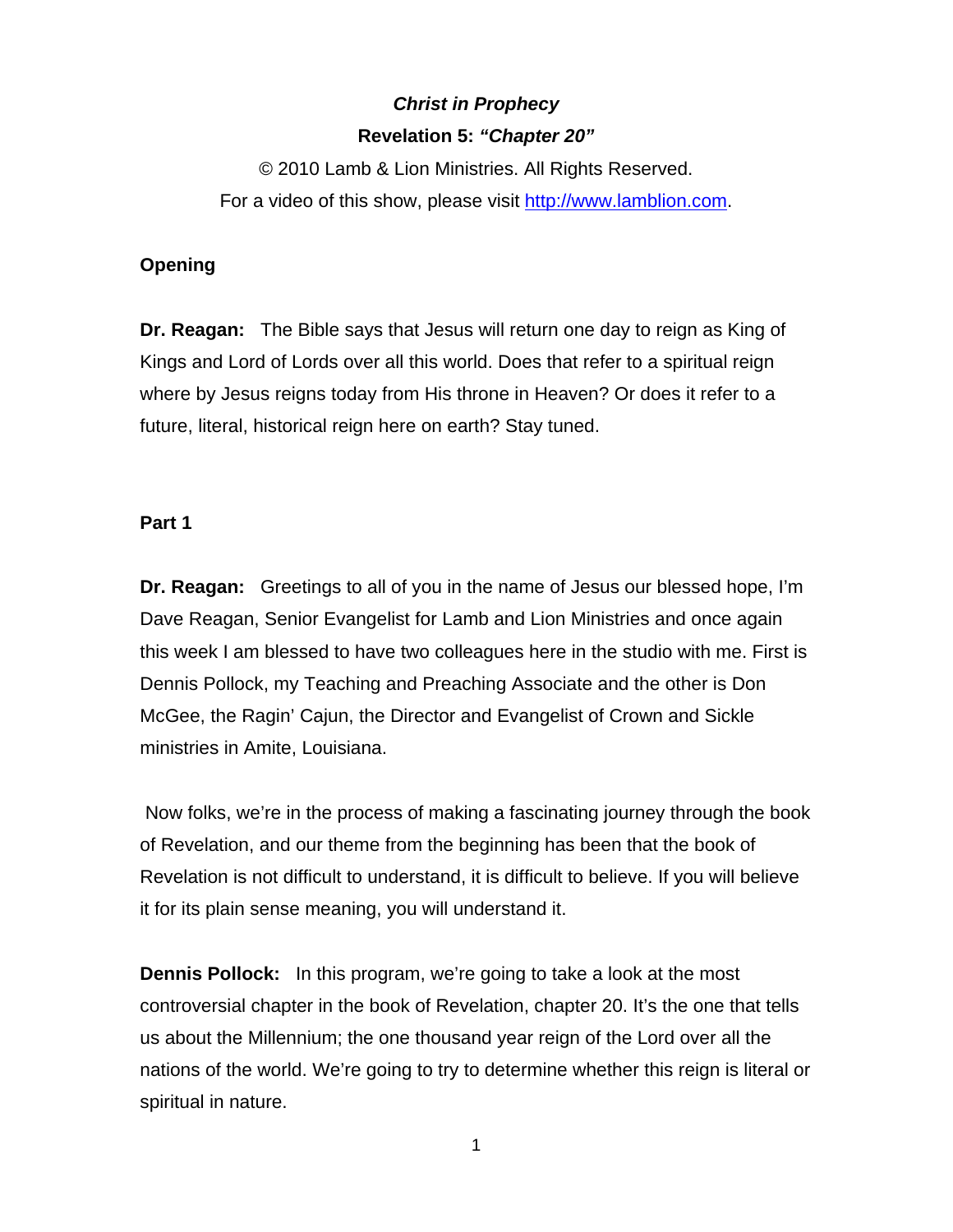**Don McGee:** Let's begin by taking a look at Dave's explanation of chapter 20 as he presents it in his video program entitled, *Revelation Revealed*. Afterwards, we'll return here for discussion of some of the issues that are raised in this very important chapter.

#### **Part 2**

**Dr. Reagan:** As chapter 20 opens, Jesus is ready to begin His reign here on Earth. But there's one last piece of business He's got to take care of. He has taken care of the Antichrist and the false prophet. He's defeated them and their armies, and He has thrown them into the lake of fire, which is Hell where they will be tormented forever and ever. But there's still one last rebel left, and that's Satan. So, the Lord's first business in chapter 20 is to bind Satan and put him into a great abyss were he will be confined for the next thousand years. During that time Satan and his demonic hoards will not be allowed to roam upon the earth.

Then chapter 20 says that we, the redeemed, are going to reign with the Lord Jesus Christ for a thousand years. That reign is not described here in great detail. You will find the detailed description of it in the Old Testament, particularly in the book of Isaiah. We are told that Jesus will rule with a rod of iron, and we are told that some people will reign with Him, specifically, those to whom judgment has been given.

Now who, specifically, will reign with Jesus? According to Daniel 7, Old Testament saints will be included in this group, "The saints of the highest one will receive the kingdom, then the sovereignty, the dominion, and the greatness of all the kingdoms under the whole heaven will be given to the people of the saints of the highest one." The apostles will also be included, in Matthew 19:28 Jesus promised his apostles that, "In the regeneration when the son of man will sit on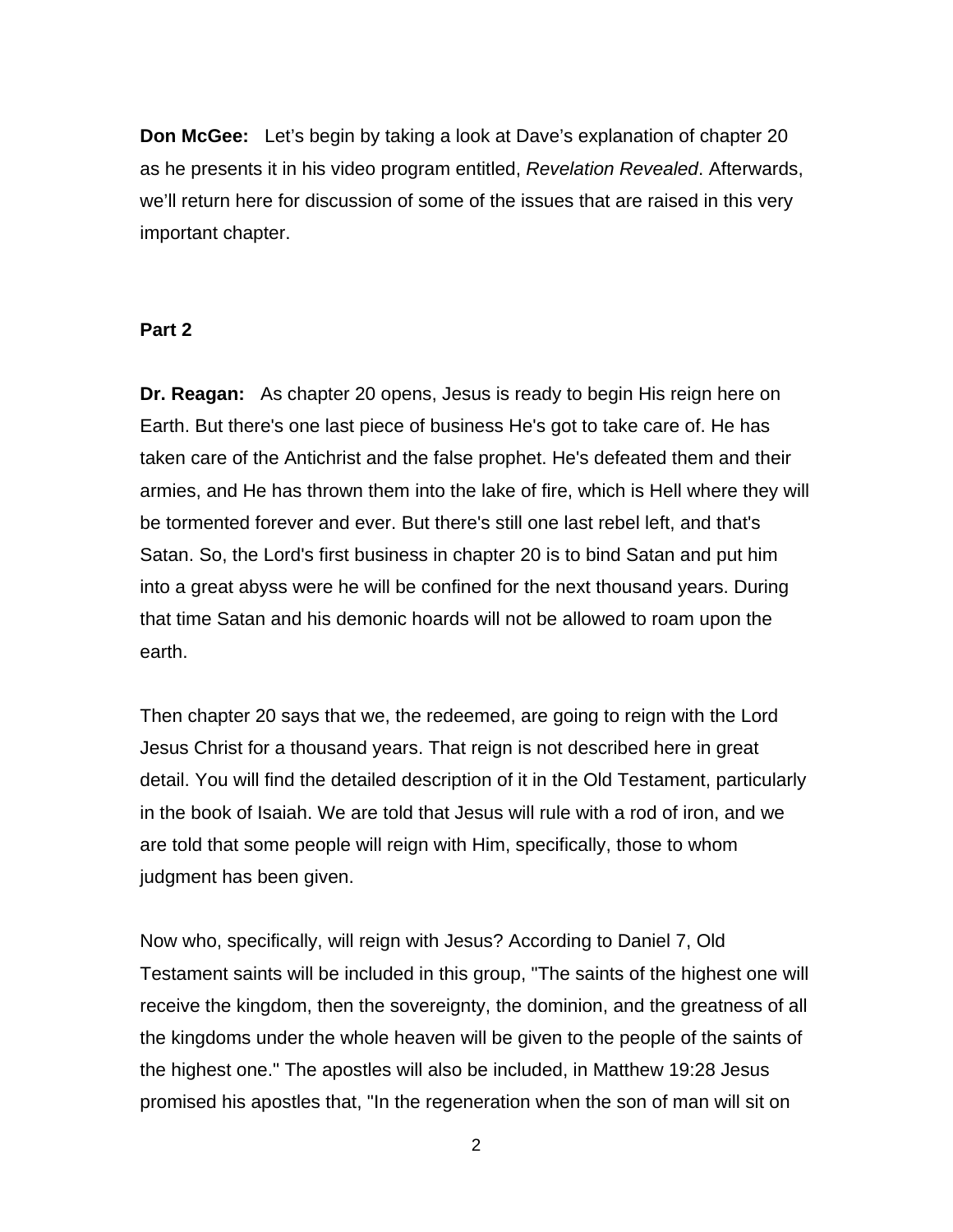his glorious throne, you shall sit upon twelve thrones, judging the twelve tribes of Israel." Those of us who have become saints during the Church Age will certainly be included. That promise is made in several places in the New Testament. For example, in Revelation 2 it states: "and he who overcomes, to him I will give authority over the nations; and He shall rule them with a rod of iron." Finally, the Tribulation martyrs who die for Jesus will be included according to Revelation 20, "And I saw the souls of those who had been beheaded because of the testimony of Jesus and they came to life and reigned with Christ for a thousand years."

What will we do? Some of us will be administrators, serving as mayors, governors and kings. Jesus made this point in one of His parables that degrees of reigning authority would be part of the rewards that believers would receive, based upon their faithfulness in this life. Others of us will serve as judges. Most of us will serve as teachers, that's right, we're going to provide the worldwide educational system, serving as shepherds and priests of God. It will be our responsibility to bring each person born during the millennium to salvation through a saving faith in Jesus. None of us will be legislators, none of us, because the government of the world will be a theocracy in which Jesus will be both the spiritual and governmental leader. The offices of priest and king will be combined in him. He will give the law and we will teach it and enforce it.

Who will the redeemed be ruling over? Where will the millennial population come from? The people who will be allowed to go into the Millennium in the flesh will be the small number of Jews and Gentiles who live to the end of the Tribulation who have accepted Jesus Christ as their Lord and savior. You see, when Jesus returns, we're told that He will judge immediately all those left alive. The Jewish judgment is described in Ezekiel 20; the gentile, in Matthew 25. Those who have not accepted Jesus as Lord and Savior at the end of that Tribulation period will be consigned to death. You and I, The redeemed, will be in glorified bodies, like the body Jesus has now. And just as He mingled and interacted with His disciples after His resurrection while He was in a glorified body and they were in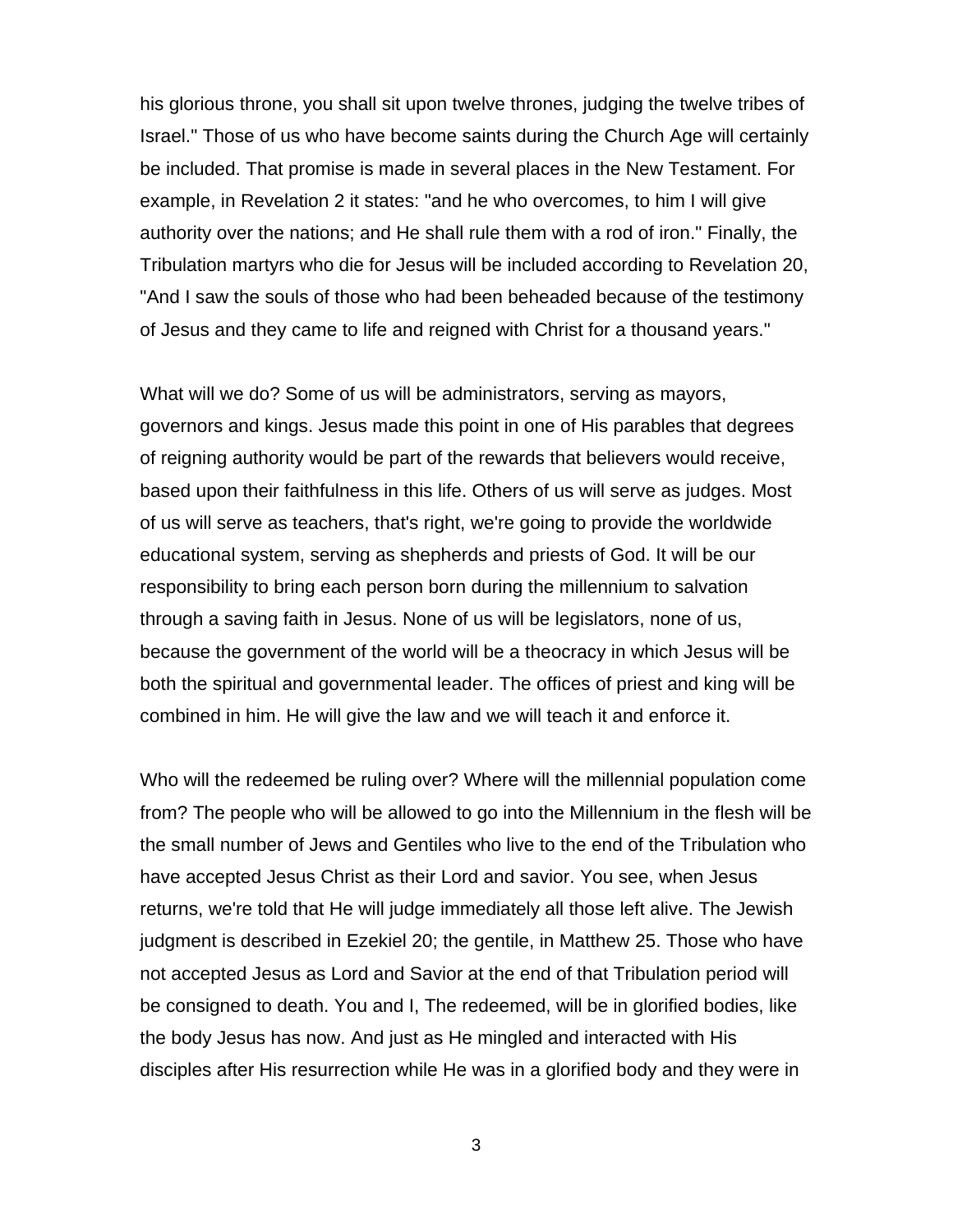fleshly bodies, in like manner, we who will be in glorified bodies will live among and rule over those who are in fleshly bodies.

Jesus will reign in His glorified body as the King of Kings and Lord of Lords from Jerusalem. We're told in the Old Testament that David in his glorified body will rule as the king of Israel. And as I said before, some of us will be administrators and some of us will be judges, and most of us will be teachers. We will be scattered all over the earth reigning over those who are in the flesh.

We're told in the book of Isaiah that life spans will be returned to what they were at the Fall in the Garden of Eden, that is, a thousand years. That means the people who enter the Millennium in the flesh, and the children born to them during the Millennium, will live the entire time. And because death will be curtailed and life spans will be extended, the earth will experience a great population explosion. Most likely, by the end of the Millennium, there will be more people on the face of the earth than ever before in the history of mankind. And it will be the responsibility of the redeemed to bring those born during that time to salvation in Jesus Christ.

You may think, "Well, of course they will accept Jesus. After all, they will be able to see Him in his glorified body. And they will experience first hand the blessings of His rule." But remember, Jesus was here once before, and all he did was love people and heal them and feed them and they responded by nailing him to a cross.

The heart of man is going to be no different during this millennial period. Sin will be less because Satan and his demonic hoards will be restrained, but there will still be sin and rebellion in people's hearts because we are born with a sin nature. According to Jesus, the evil that is in the world comes from within man. All Satan does is multiply it through temptation. In fact, that's one of the purposes of the Millennium. God is going to use the millennium to prove that Satan's religion, humanism, is wrong when it says that the way to change the world is to change society. Humanists take that position because they believe that evil is rooted in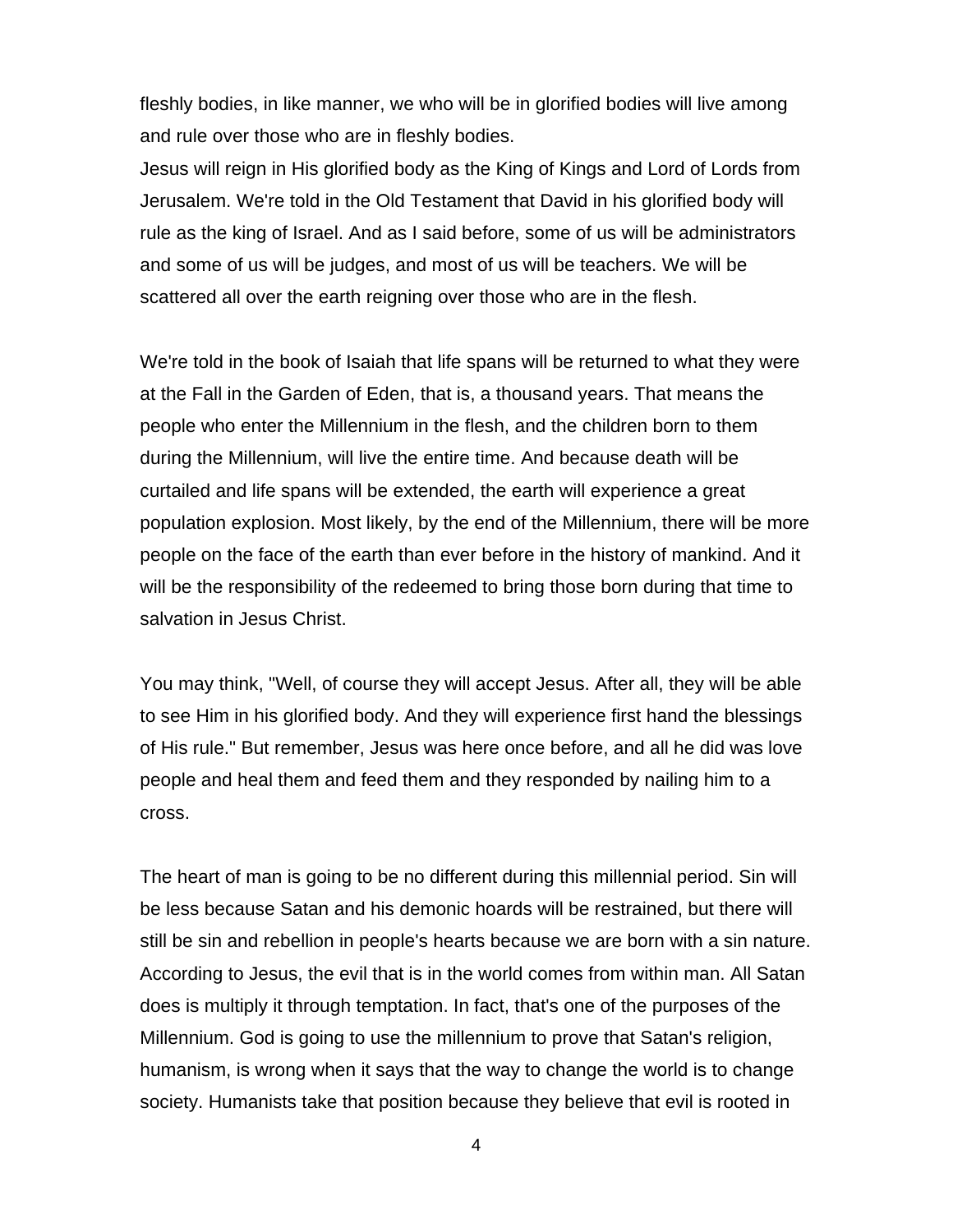society. But the word of God says that evil is rooted in the fallen nature of man and that the only way to change the world is to change people's hearts.

So God is going to put all of mankind into a perfect environment for a thousand years, and at the end of that time he's going to let Satan loose. Satan will then expose the seed of rebellion that is in people's hearts. He will do this by convincing the nations to rebel against Jesus. At this point you are probably wondering, "Well, why would people rebel after experiencing one thousand years of peace, righteousness and justice?" Well, think for a moment, think what it would be like to live under, "the rule of the rod of iron" in the flesh. The flesh would want all the pleasures of the world; drugs, gambling, illicit sex, and pornography. But these things would not be allowed under Jesus' rule of the rod of iron. Any attempt to indulge the flesh would be met with swift and sure justice. Violators would be tried before judges in glorified bodies, and there would be no appeal, because the judge's decision would be perfect. And so people on the surface will say, "We praise you Jesus!" But there will be seething rebellion in their hearts. Satan is going to expose that rebellious spirit.

We're told in Revelation 20:7 that Satan will be let loose to test mankind, and he will rally the nations of the earth against Jesus. This will be man's last revolt against God, and through it God will prove conclusively that we do not change people by simply changing their environment. It is their hearts that must be changed, and that can be done only through the power of the Holy Spirit. The millennium will conclude with God pouring out His wrath upon Satan and those who follow him. Satan will be thrown into the Lake of Fire to join the Antichrist and the false prophet.

And then, God will resurrect and judge all the unrighteous who have ever lived whether in Old Testament times, the Church Age, or the Millennium. This judgment is called, the great white throne judgment, it is the judgment of the damned. All those who ever lived and died outside a faith relationship with God will be judged of their works to determine their eternal destiny. And since no man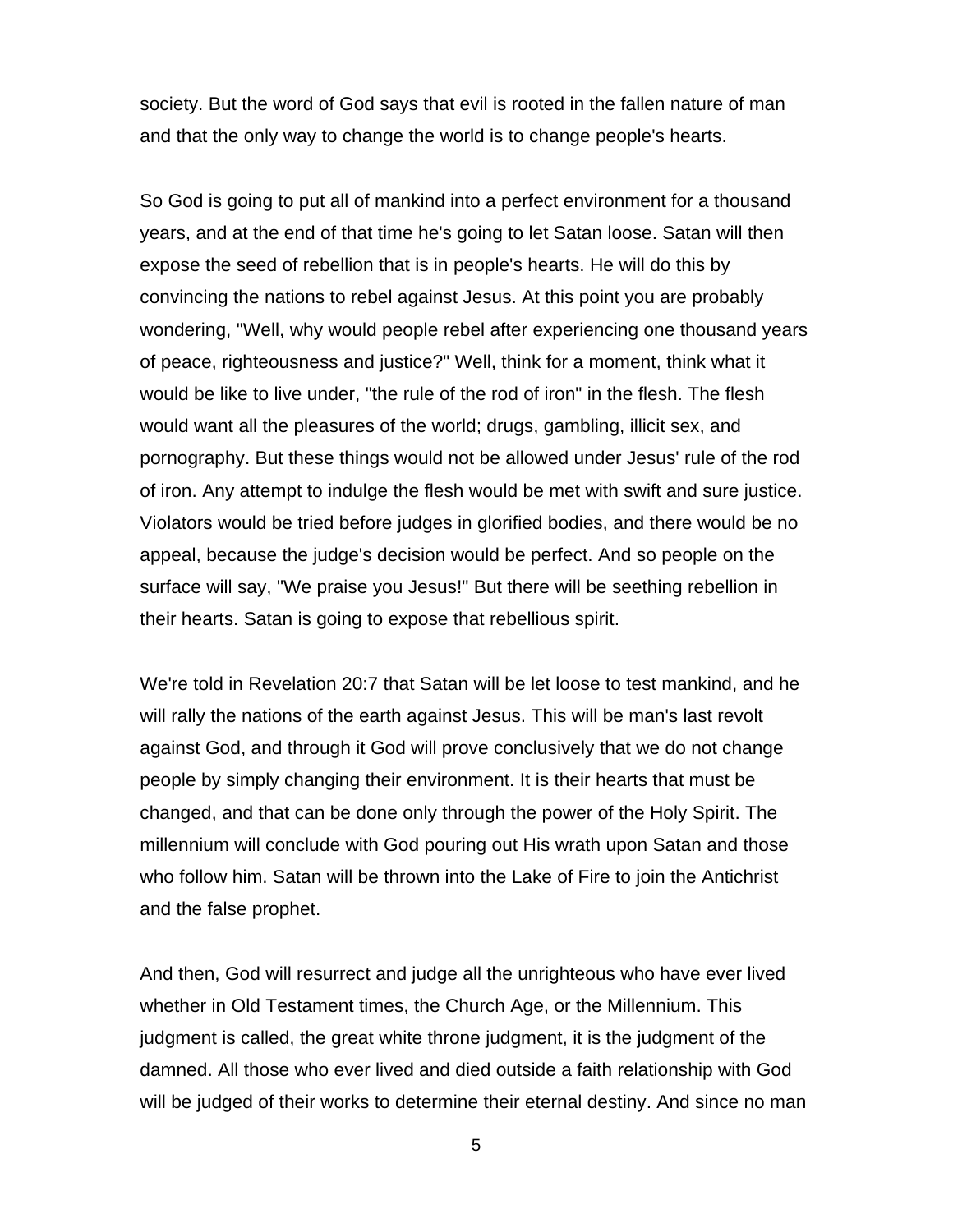can be justified before God by his works, all those who come before the great white throne judgment, all of them, will be condemned to the Lake of Fire, to experience what the Bible calls, the second death.

## **Part 3**

**Dr. Reagan:** Well gentlemen, let's begin our discussion with the Millennium itself. What would be your response to those people who claim that chapter 20 should be spiritualized and therefore we are living in the Millennium right now.

**Dennis Pollock:** Well, you know, you wonder what gives a person the right to take the plain words of the Bible and turn them into symbolic things that aren't really what it says. Now, there are cases where the Bible can get symbolic, but the general rule is this: unless the words of Scripture are just patently absurd and just make no sense as read, it's much safer to take them for the way that they say. And in this case, what is so absurd about Jesus reigning on the earth for a thousand years? What is so crazy about that? Well, some people say well it just doesn't really fit with how I think it should be. Well, you know, God I don't think needs to ask you about that. But there's nothing absurd about that. I mean, it says He'll do it, why should we think differently?

**Don McGee:** Well, one of the reasons we should think differently in the minds of some folks is that God only said it one time. A man told me that, he said, "You know, why should we believe that there is going to be a Millennium because He only says it one time that He's gonna reign for a thousand years."

**Dr. Reagan:** How many times does God have to say something?

**Don McGee:** That was my question. I said, "Well, my friend, well how many times does God have to say He's gonna reign for a thousand years for you to believe that He's gonna reign for a thousand years?" He said, "Well, actually, this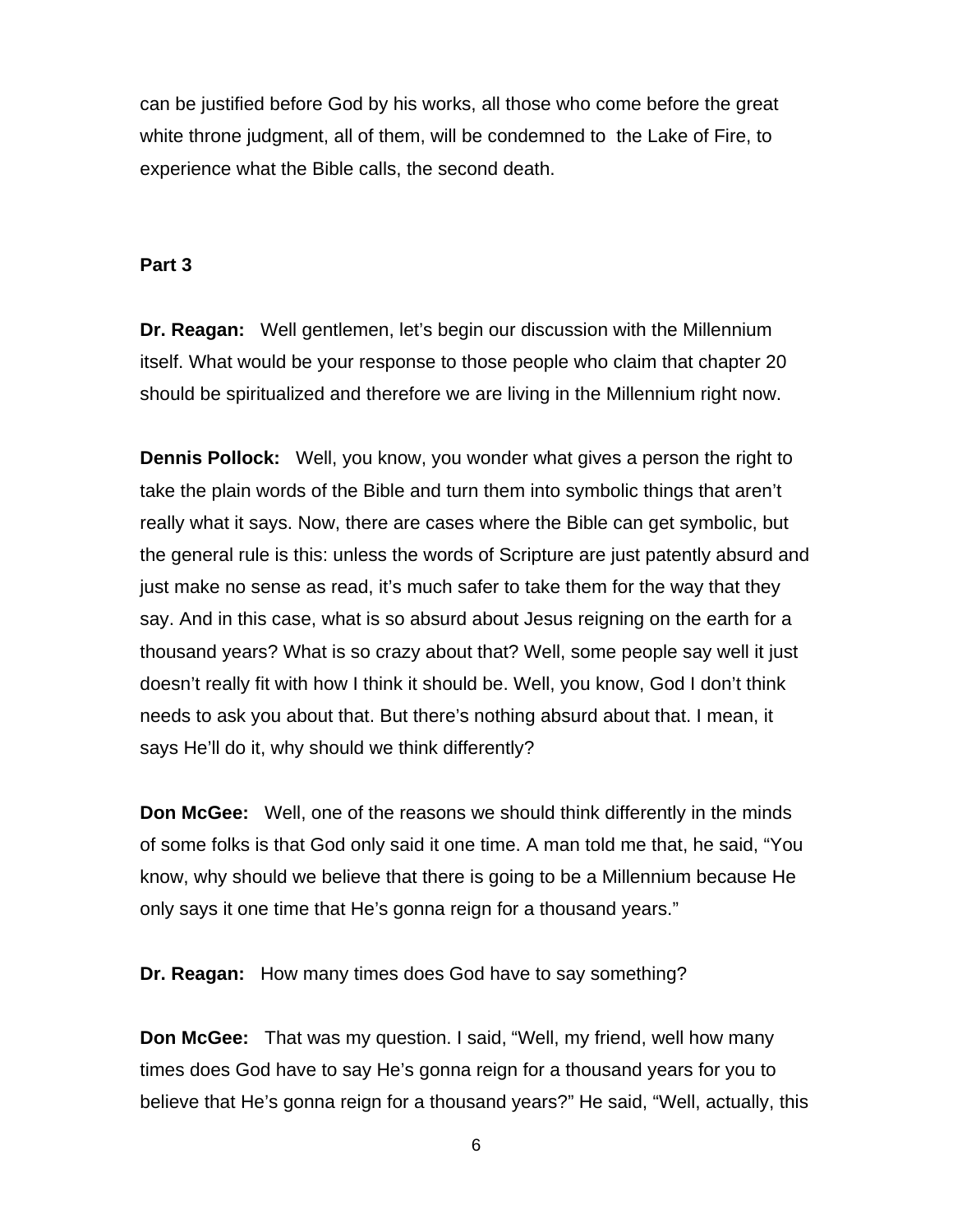thing needs to be spiritualized." I said, "Well, let me ask you something, what is your precedent for spiritualizing? How do you know when to spiritualize something and when to take something literally? What about the virgin birth, are you gonna take that and are you gonna spiritualize it? Well, what about His being born in Bethlehem, what about the great promise in John 14 where Jesus said I'm going to prepare a place for you and if I'm gonna do that I'm gonna come back and take you to be with me. Let's spiritualize that. If we do that then we have no hope in his return."

**Dennis Pollock:** Well some people have even spiritualized the resurrection of Jesus, they said, well He didn't physically resurrect, He just resurrected in spirit. Well, that's crazy. Typically, the farther away you get from a relationship with God, the more you tend to say, I don't really believe this, you know, it's gotta be meaning something else.

**Dr. Reagan:** Well of course and the reason for that is because when you start spiritualizing Scripture, you become God, because then it means anything you want it to mean, instead of what God intended for it to mean. You know, I don't understand why people want to spiritualize chapter 20. Why would somebody want to say that chapter 20 doesn't really mean what it says? When it says Jesus is coming back, He's going to reign over all the nations of the earth. The earth will be flooded with peace righteousness and justice as the waters cover the sea. Hey man, I want to see that!

**Don McGee:** One of the reasons Dave is because it doesn't fit with their preconceived idea of theology. But it goes a little bit deeper than that. You know, what does it mean if I believed all my life that this did not mean what it said and then one day I'm confronted with the truth and I have to make a decision, what about all those people that taught me, my Mom and my Daddy, my Grandma and my Grandpa, and all that kind of thing. Am I going to say that they're wrong? You know, I think that has a lot to do because…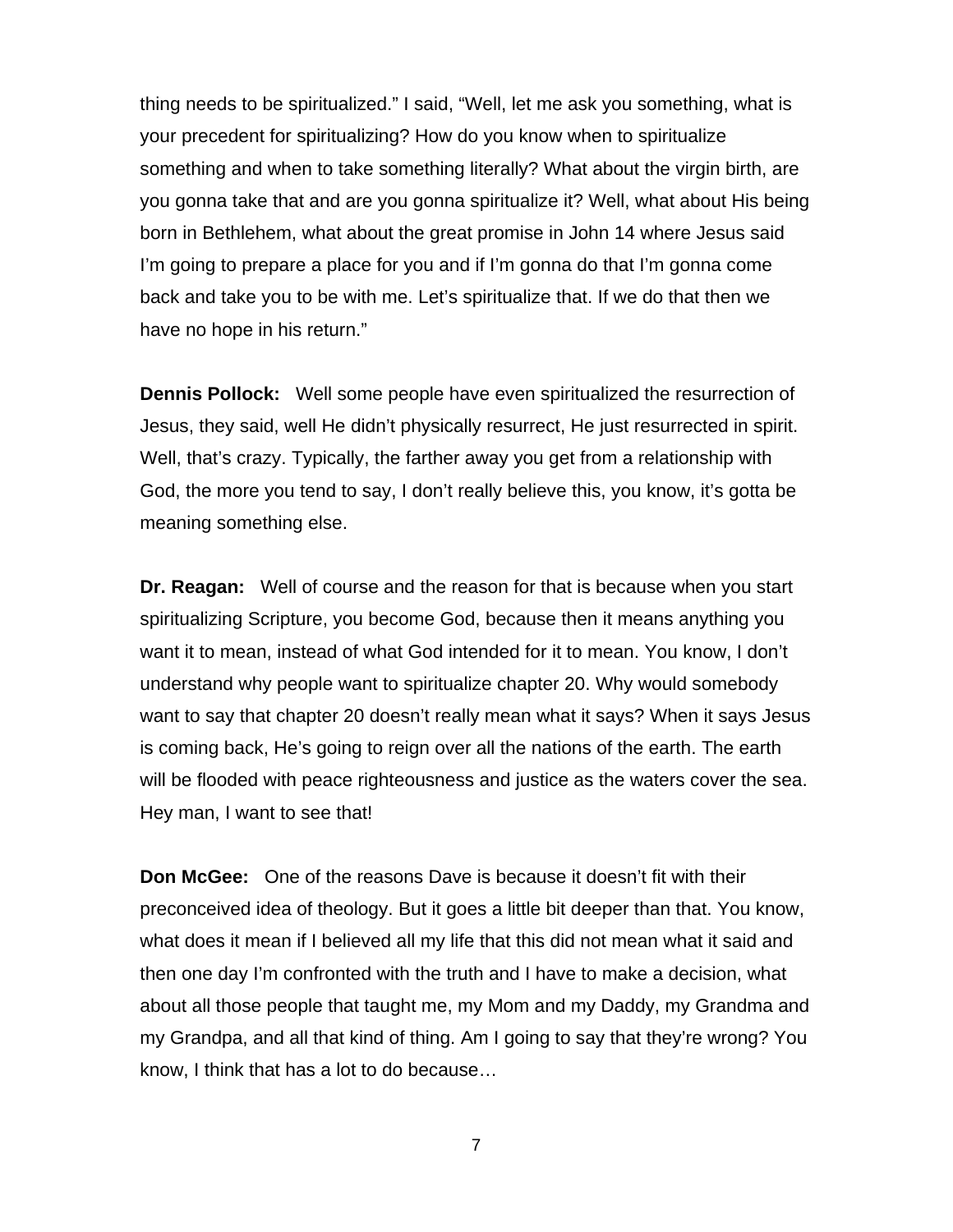**Dr. Reagan:** …oh that could very well be, yeah.

**Dennis Pollock:** That was exactly what the argument was against Martin Luther when he came out with the idea that we're justified by faith, and not by all kinds of sacramental works and so forth. They said, "You little monk, are going to tell us for a thousand years the church has been wrong, all these great thinkers and church leaders have been wrong for a thousand years and you're right?" Well, he was right because he happened to believe what the Bible. As long as you stay with the Bible, doesn't matter how many people have told you otherwise.

**Dr. Reagan:** You know, when you start talking about spiritualization, the fundamental argument I use about it is that the only way we can really determine for sure how the Second Coming prophecies are going to be fulfilled is to look at how the First Coming prophecies were fulfilled. The First Coming prophecies meant what they said, people say, "Oh well, they don't mean it in an apocalyptic book." I used to think that was a disease or something but it's a style of writing, and they say, "In an apocalyptic books things never mean what they say." Well, listen, the book of Zechariah is an apocalyptic book. The book of Zechariah says the Messiah will come on a donkey, He will be hailed as a king, He will be betrayed, He will be betrayed by a friend, He'll be betrayed for 30 pieces of silver, the 30 pieces of silver will be used to buy a potter's field, that he will be lifted up and that he'll be pierced. And guess what. Every one of those prophecies meant exactly what they said. If that's true, then why don't the Second Coming prophecies mean what they say?

**Don McGee:** One of the reasons, another one of the reasons Dave, I think, is because people who started with this, going back to Origen and Augustine and those guys is because they came out of a Greek background where nothing could be taken literally, nothing in the physical world, especially. So, when they looked at this they said well, this can't be because this has to do with the physical world so it must mean something else.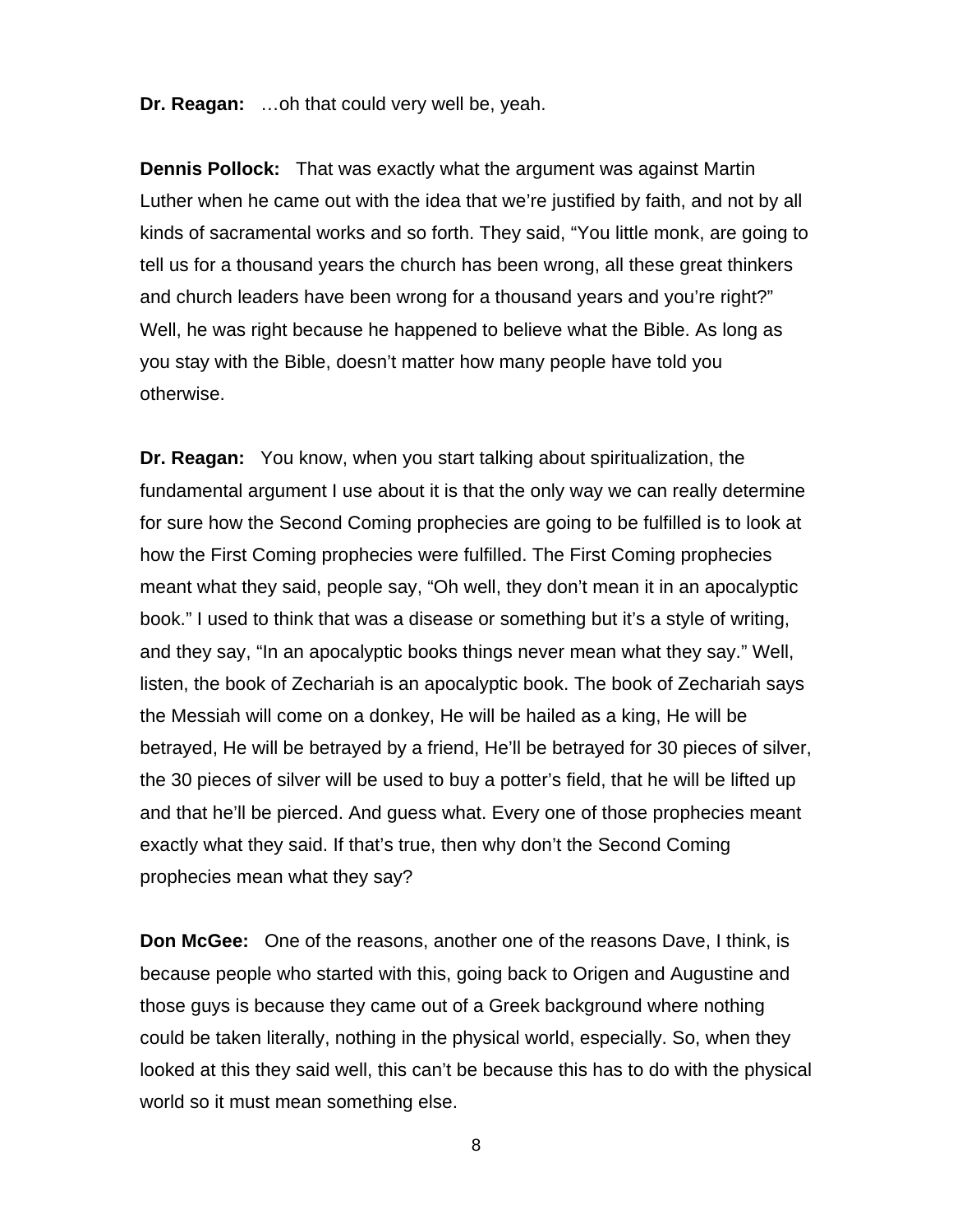**Dr. Reagan:** Don that's a very important point and I'd just like to develop it a little bit because the Greek mind, the Greek philosophy taught that everything that is tangible, everything you can see is evil. That the ultimate thing is for the spirit to be released from this evil body and for the spirit to be released into the spirit world, and so, when they began to read this and it says you're gonna spend eternity in a new body on a new earth, they said, "Oh that can't be, we've got to spiritualize that because nothing pure and holy can be in a body and on a new earth or whatever because the whole material universe is evil." The Bible teaches the opposite. The Bible teaches that God created the whole universe in absolute perfection, and has been corrupted by the sin of man and one day God's gonna put it back the way He originally created it, and it's gonna be perfected again.

**Dennis Pollock:** And it shows us the danger of taking your presuppositions when you go to read the Bible and study the Word of God. You've got to lay those down, you've gotta say what does the Bible say? One of the safest things to do in studying Scripture is to say, if I knew nothing about anything, and I just picked up this book and read it, what conclusions would I draw? Now it's very difficult to do that and you need to ask the Holy Spirit to help you to do it, but I mean, that's the safest thing, and like you say, these people are coming along with this preconceived idea that the physical matter is evil, it's wrong, God surely is not gonna have in physical bodies, that's just crazy. Well, it's crazy because of their presuppositions, therefore the Bible cannot mean what it says. Well, who says? You know, the Bible does mean what it says.

**Dr. Reagan:** Another point and that is that at the beginning of Revelation 20 it says that the first thing Jesus Christ is going to do when He comes back is bind Satan for a thousand years. Now those who argue that we are in the Millennium right now, who argue the Millennium began at the cross and will continue until Jesus returns argue that Satan is bound. Is Satan bound?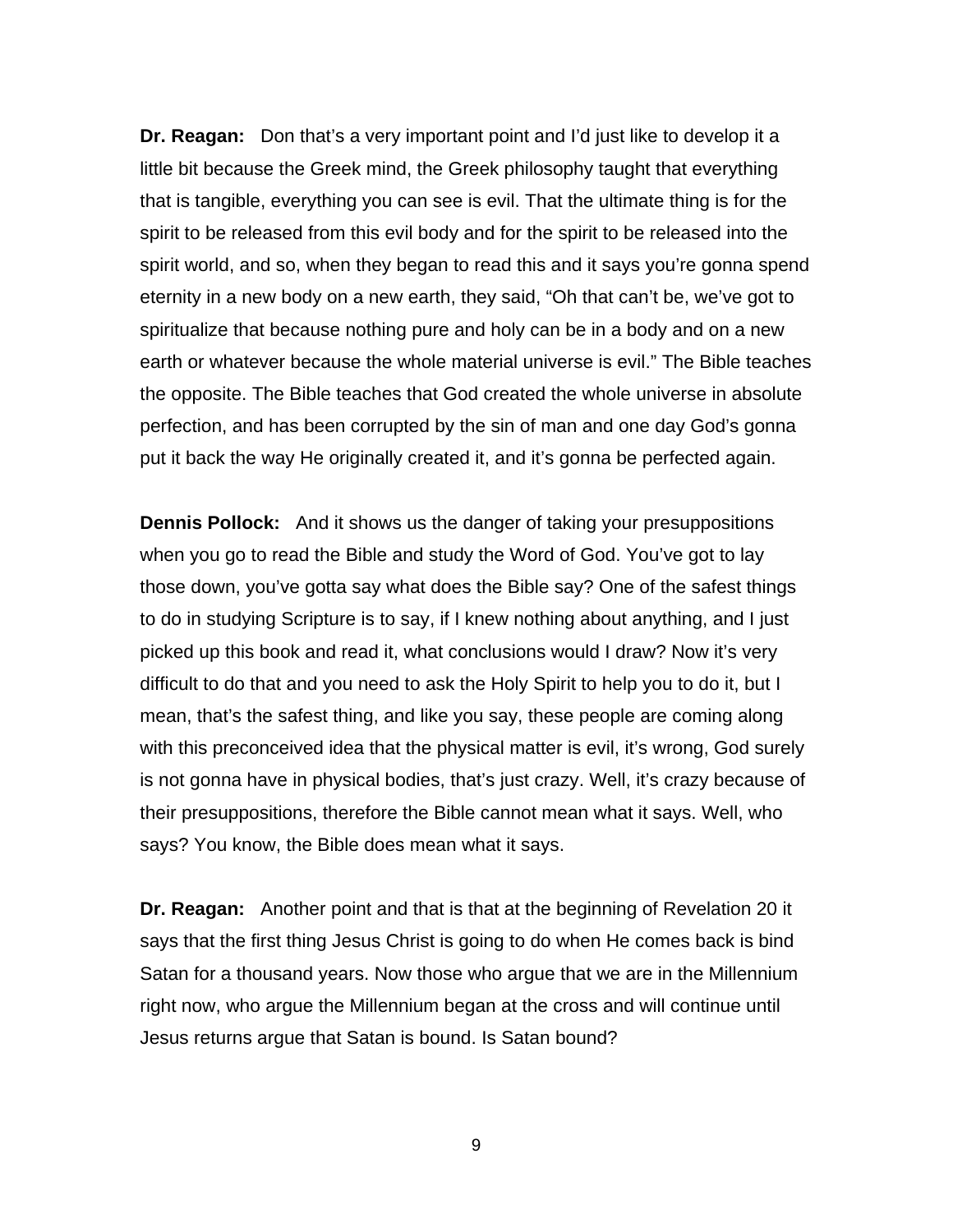**Don McGee:** I don't see how in the world Satan could be bound. At least not in my life he's not bound. I don't know about anybody else. Peter warned us about this in 1 Peter 5:8, he said Satan is like a roaring lion, he's running around trying to find somebody that he can consume, devour, eat up. Think of all the other warnings, too. Does God warn us for nothing? Look at all the times we are warned to be careful of Satan. He appears as an angel of light, and that kind of thing. Are those empty warnings? Or did the writers, the inspired writer's know what they were talking about? I think they did.

## **Dennis Pollock:** Yeah.

**Don McGee:** I think the threat's real. And one of the things that it goes on to say, not only is he bound but it says he will deceive the nations no more. Yes, he's gonna be bound in a special way. So the deception is going to cease to exist, well you look around at the nations including this particular nation we happen to live in, there is a whole lot of deception going on, Satan is very much busy deceiving the nations.

**Dr. Reagan:** As one fellow once put it, if Satan is bound he is bound on a very long chain 'cause he's always gnawing on my leg.

**Don McGee:** That's right, that's right. Hey you know Dave, I think our viewers should consider this when they're considering a church where they're going to worship, where they're going to work, where they're gonna spend their time, their effort, their money. The leadership of that church, what do they believe? Did they come out of a background, a seminary background, where these things are being taught? Where they were taught that you can't take these things literally, that everything has to be spiritualized. One of the reasons there is such ignorance among Christian people today, especially in the western world is that they've been taught by people who've come out of seminaries believing this kind of stuff.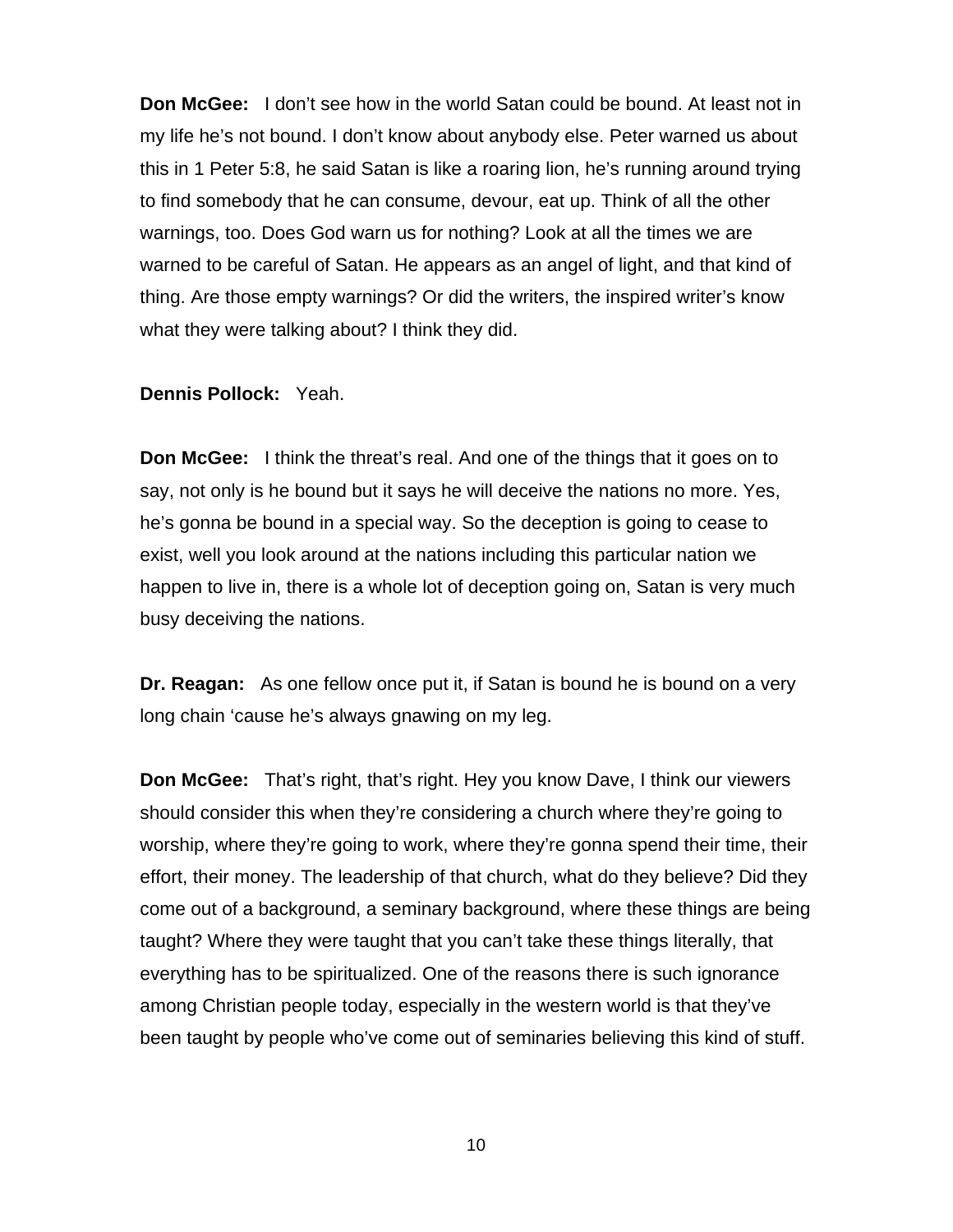**Dr. Reagan:** Yeah, I'd like to go back to a point you made earlier Don, and that is, a fellow said to you, well God only says it once in the Bible, it's going to be a reign of Jesus Christ here on the earth and therefore it really couldn't be all that important or it doesn't really mean what it says. As if God has to say something over and over, but you know, I've had people say that to me many times and Don, that's just as false as it can be. This is not the only place in the Bible where it says that Jesus is coming back to reign. The Bible is full of Scripture that talks about Jesus coming back to reign and people who say that are people who primarily don't know the Old Testament because you can turn over the Old Testament and you can find… in fact, the whole book of Isaiah from beginning to end is primarily about one thing, the reign of Jesus Christ. You don't read the book of Revelation to find out about the reign of Jesus Christ. You read the book of Revelation to find out about the Tribulation. That's what it's about. But you want to find out the reign of Jesus, you better go over to Isaiah, it tells about the sociological aspects, the economic aspects, the political aspects, everything. But the Bible is full of information about the reign of Jesus.

**Dennis Pollock:** Yeah, Revelation describes the fact that there will be this millennial reign, Isaiah goes into detail. He gives you some of the pictures of what it will be like with the animals getting along together, and the lamb and the wolf feeding together and so forth.

**Dr. Reagan:** Beating the swords into plowshares.

**Dennis Pollock:** Yeah, a little child putting his hands into a snake's den and it's no big deal because the snakes are no longer poisonous, they no longer will bite. An incredible story, and again, some people say, "Hey that really can't be can it? I mean, would God do that? It just doesn't seem right to me." Well, you know, God doesn't need to ask you about these kinds of things. He said that's how it's going to be and safest thing you can do is simply believe God's word.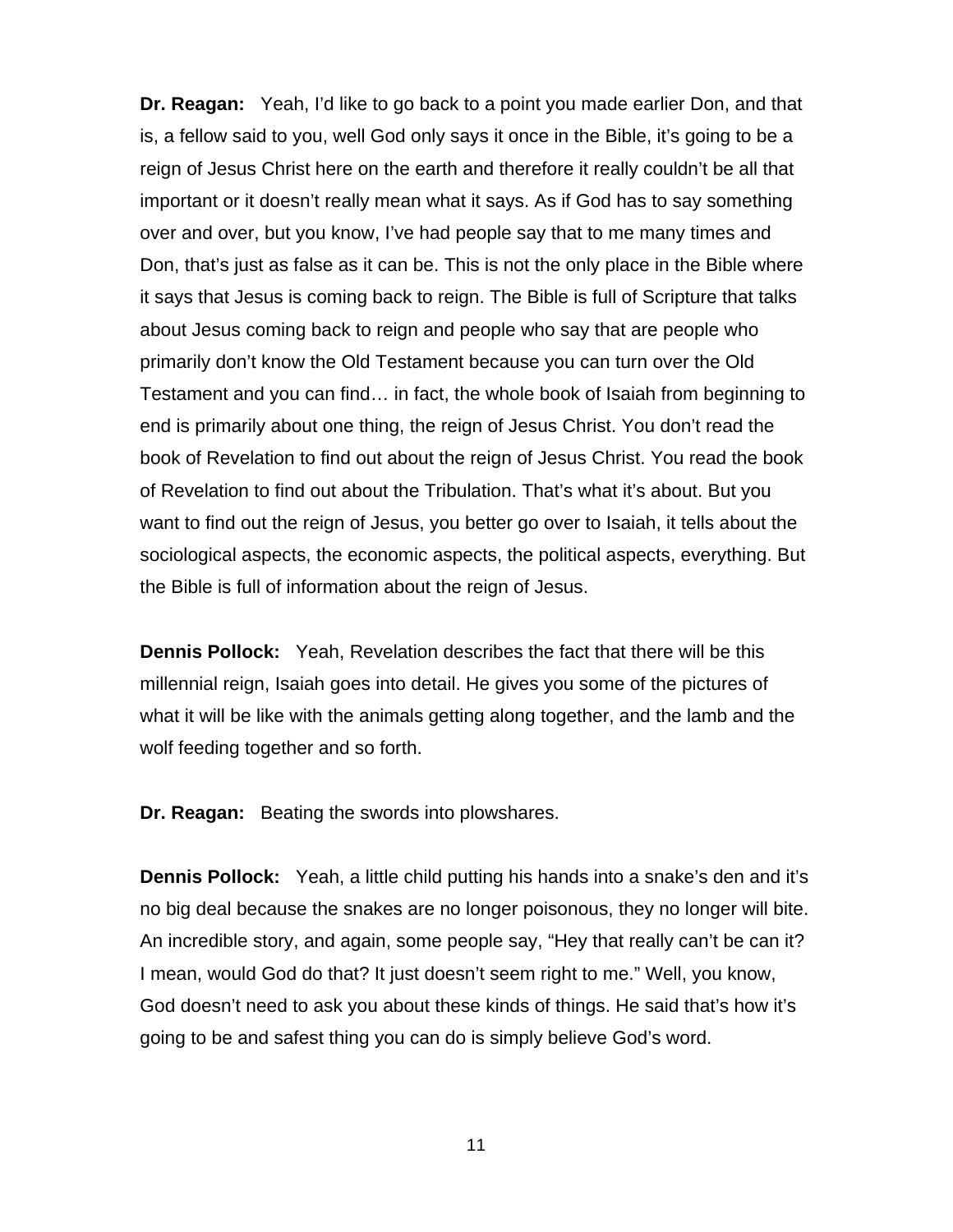**Dr. Reagan:** I've had people actually quote to me Luke 24 and they say that Jesus said there in Luke 24 verse 44, "These are my words which I spoke to you while I was still with you that all things which are written about me in the Law of Moses and the prophets and the Psalms must be fulfilled." And they said, see, all prophecy has been fulfilled. I've heard people use that over and over and over. Jesus himself said, all prophecy has been fulfilled therefore there are no prophecies to fulfill.

**Don McGee:** That's not what He said. He said all prophecy must be fulfilled.

**Dr. Reagan:** Amen.

**Don McGee:** And they miss that little four-letter word. All prophecy must be fulfilled but there is nothing anywhere that says it must be fulfilled prior to His ascension into Heaven. Everything didn't end in AD 30. I promise you.

**Dennis Pollock:** The First Coming prophecies were fulfilled, but the Second Coming prophecies haven't been fulfilled, and the Bible is filled with prophecies that have not yet come to pass. They will. Zechariah 14, a great example, the Lord's gonna go forth and fight against the nations that are coming against Jerusalem, His feet are gonna stand on the Mount of Olives, has that happened yet?

**Dr. Reagan:** No.

**Dennis Pollock:** No, it has not happened. Says the Mount of Olives is going to split in two, waters are going to gush forth, has that happened yet?

**Dr. Reagan:** No.

**Dennis Pollock:** Has not happened. It will happen because God says it will. God's gonna come and be king over the whole earth and in that day the Lord is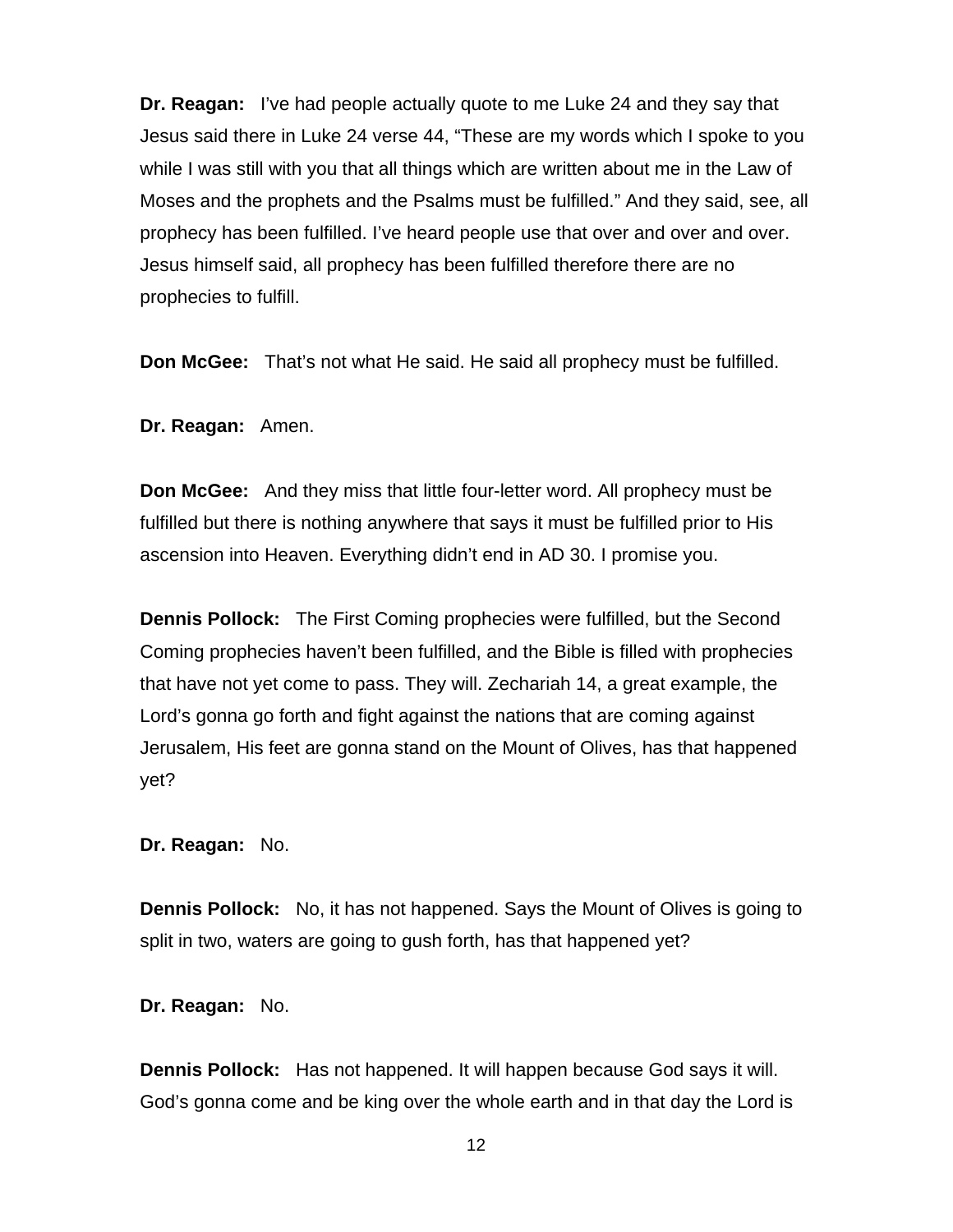one, His name is one. Has Christ ever come and become King over the whole earth? Has that been fulfilled? No. Will it? Absolutely.

**Dr. Reagan:** In Peter's first sermon on Pentecost, the whole sermon from beginning to end was prophecy, just one prophecy after another, concerning the first coming. And he says, "Jesus has fulfilled all this." And the people said, "What must we do to be saved?" His second sermon recorded in Acts chapter 3 begins to get into Second Coming prophecies. He says that, "Jesus has been sent and that Jesus was appointed for a time for you." And he says, "He's gone to Heaven, and he says Heaven must receive Him until the period of the restoration of all things about which God spoke by the mouth of the Holy prophets from ancient times." He's talking about future prophecies yet to be fulfilled. Jesus will stay until it's time for the restoration of all things.

**Don McGee:** A man asked a preacher one time about that passage that you were talking about, about Jesus doing all of these things on the earth. And about Zechariah 14, about the cleft there in the Mount of Olives, and this older gentlemen asked this guy and he said, "Well is there a cleft in Jerusalem, in the Mount of Olives?" And the preacher said, "Why of course there is! Absolutely there is!" Now, here is a man who knew better, who actually lied to this old man, knew that there was no valley on the Mount of Olives today, and because he could not answer this man's question in the context of what he believed, he lied to this guy.

**Dr. Reagan:** Well, you don't need to do that, I mean, the Scriptures are just as clear as they can be.

**Don McGee:** Very clear, very plain.

**Dr. Reagan:** Sometimes people refer to Second Peter chapter 3 where it talks about how the world was once destroyed by water and is being saved up for wrath to be destroyed once again by fire. And they say it says here that when the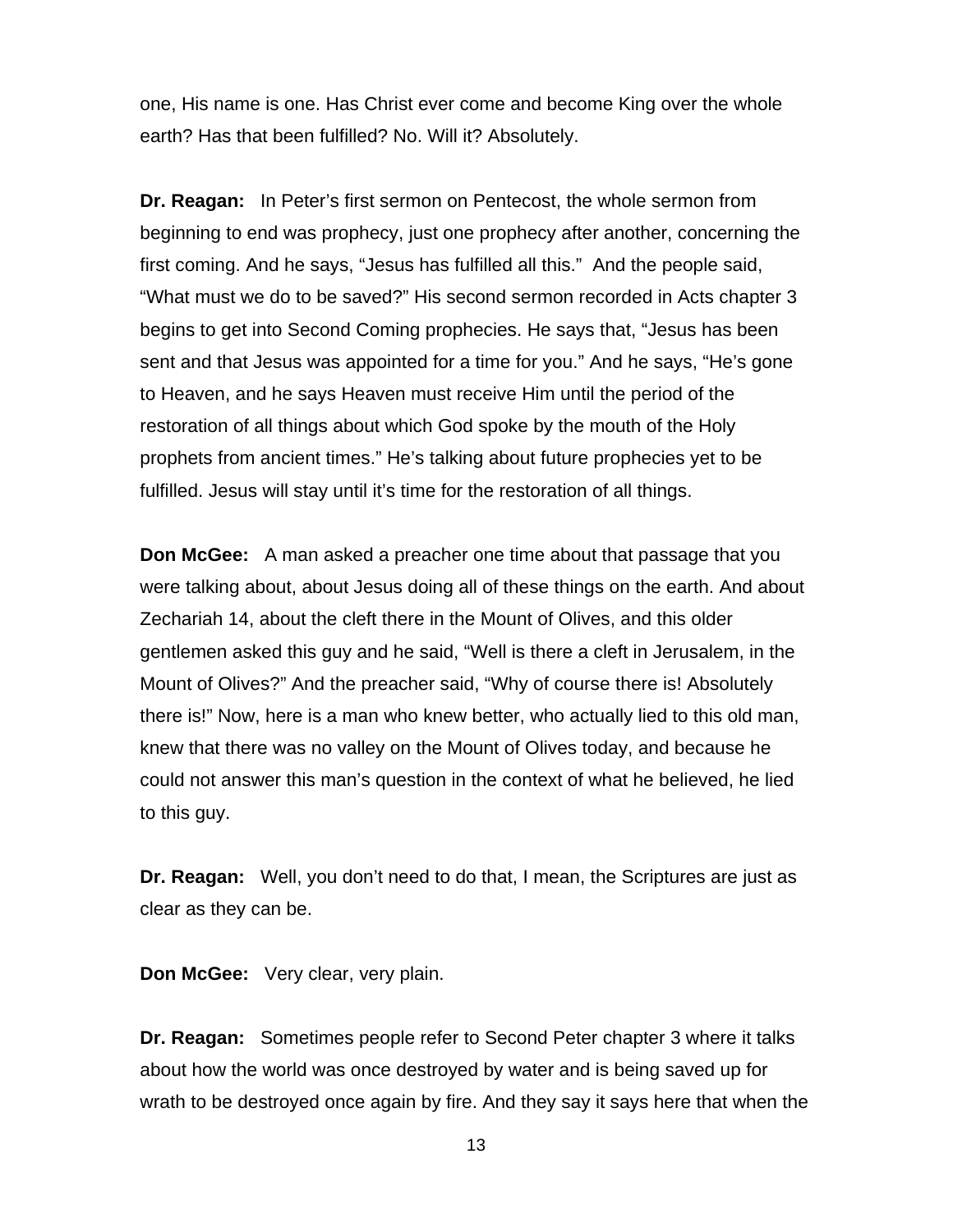Lord comes the earth will be consumed by fire and they said there's no mention of a Millennial Reign, therefore there is no millennial reign.

**Dennis Pollock:** Yeah. Well, you know if that was the only verse in the Bible, you would probably conclude that there wouldn't be because it talks about the earth being destroyed by fire, the Lord coming back, the earth being destroyed by fire and that seems to be about it. When I teach this, I use this illustration. Imagine that you found a note that I had written, referring to my wife saying she's crazy. You might conclude that I thought my wife was insane. But suppose you had a longer note that was all mushy and just filled with words of love and all the rest and you had to compare the two and you said, "Well, you know, I think that because this longer note that's much more detailed talks about how much he loves her, and this little note says she's crazy, I think we're gonna have to make the little one blend in with the larger one." Now, the truth of course would be that I said she's crazy in the sense that she's funny, she hilarious, she's a joker. Well, yeah, Second Peter for a few verses has this little section that does seem to indicate that the world's gonna burn up when Christ comes. But when you compare it with a longer section, such as Revelation 20, such as what Isaiah, and you put it all together, you have to conclude that we're gonna make the smaller section mesh with the larger. In which case, Peter was simply given an overview of the whole scenario from start to finish. Time gaps in between.

**Don McGee:** Every Scripture has to be interpreted in context of the whole idea. You can't take one out and stand on it and say this is everything that God has said about the matter.

**Dr. Reagan:** And when you do, you get in big trouble.

**Don McGee:** Big trouble.

**Dr. Reagan:** Thank you gentlemen.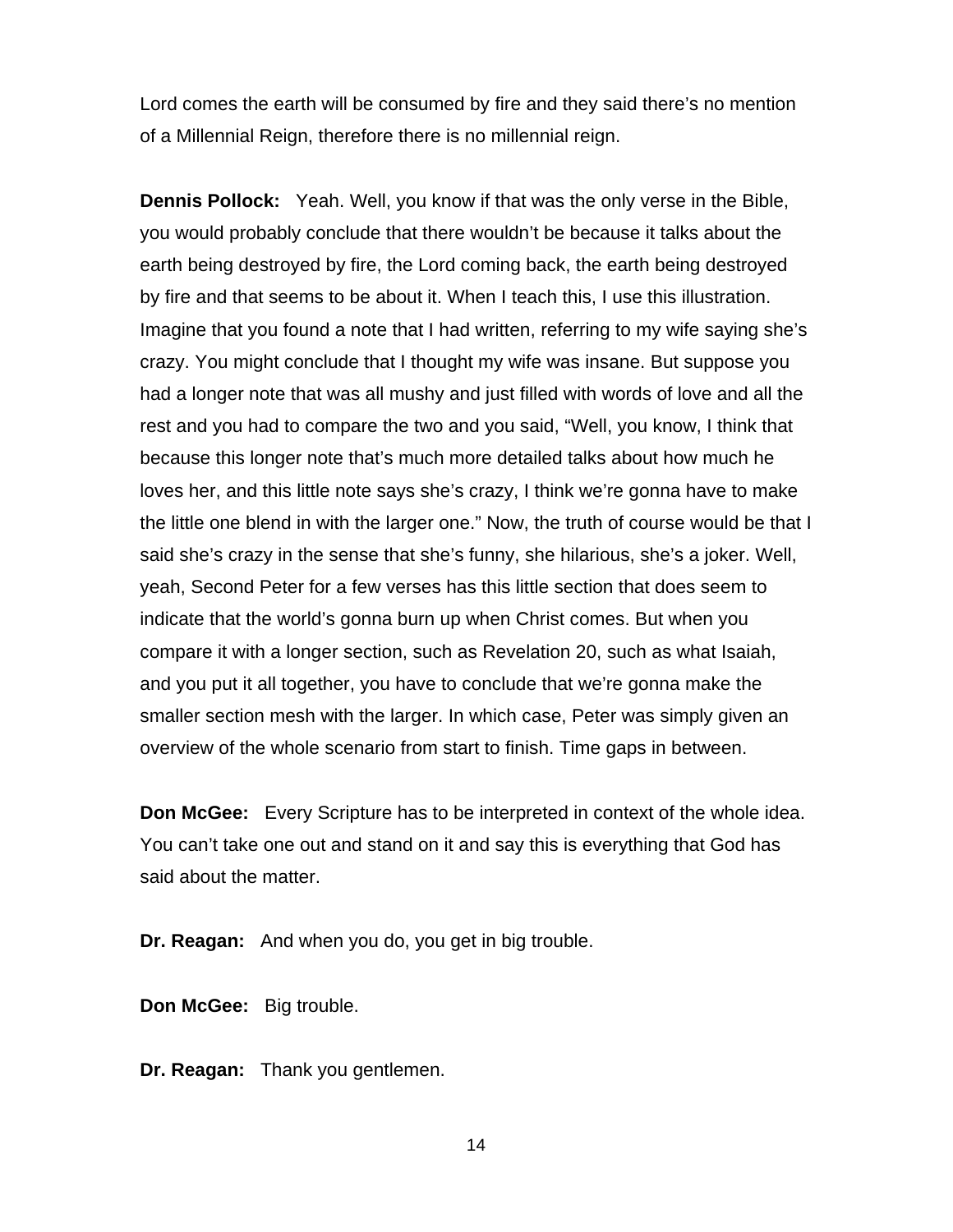#### **Part 4**

**Dr. Reagan:** Revelation 20 says that those who die outside a faith relationship with Jesus will be condemned to what the Bible calls the second death. Gentlemen, is it possible for a person to die twice? What in the world is this passage talking about?

**Don McGee:** Yes, folks, it is possible for people to die twice. Listen to me carefully. If you're born once, you will die twice. If you're born twice, you will die only once. Now, at this point many of you are probably scratching your heads and thinking is this guy nuts? What does this double speak mean? Let me explain. All of us experience natural birth, and all of us will experience natural death if the Lord doesn't return first. Now the Bible says that no one can be saved and expect to live eternally with God unless they are born again. That happens when you put your faith in Jesus as your Savior, and your spirit which is dead to sin is rejuvenated. If you're born again, the only death you will ever experience is physical death. But if you refuse to put your faith in Jesus and you remain dead in your sins, you will one day be resurrected, judged and condemned to Hell, where you will experience what the Bible calls the second death. The second death is eternal separation from God.

**Dr. Reagan:** Dennis, what specifically must a person do in order to avoid this second death?

**Dennis Pollock:** Well friends death is a terrible thing. If you've ever watched someone you cared about go through the process of dying I know you'll agree with that. But there is something worse, in fact far worse that physical death it's the second death the Bible speaks about. That death as Don indicated is the everlasting destruction of the soul, a process so horrible that Jesus tells us, if you have to cut off your hand or pluck out your eye to avoid it, by all means do so.